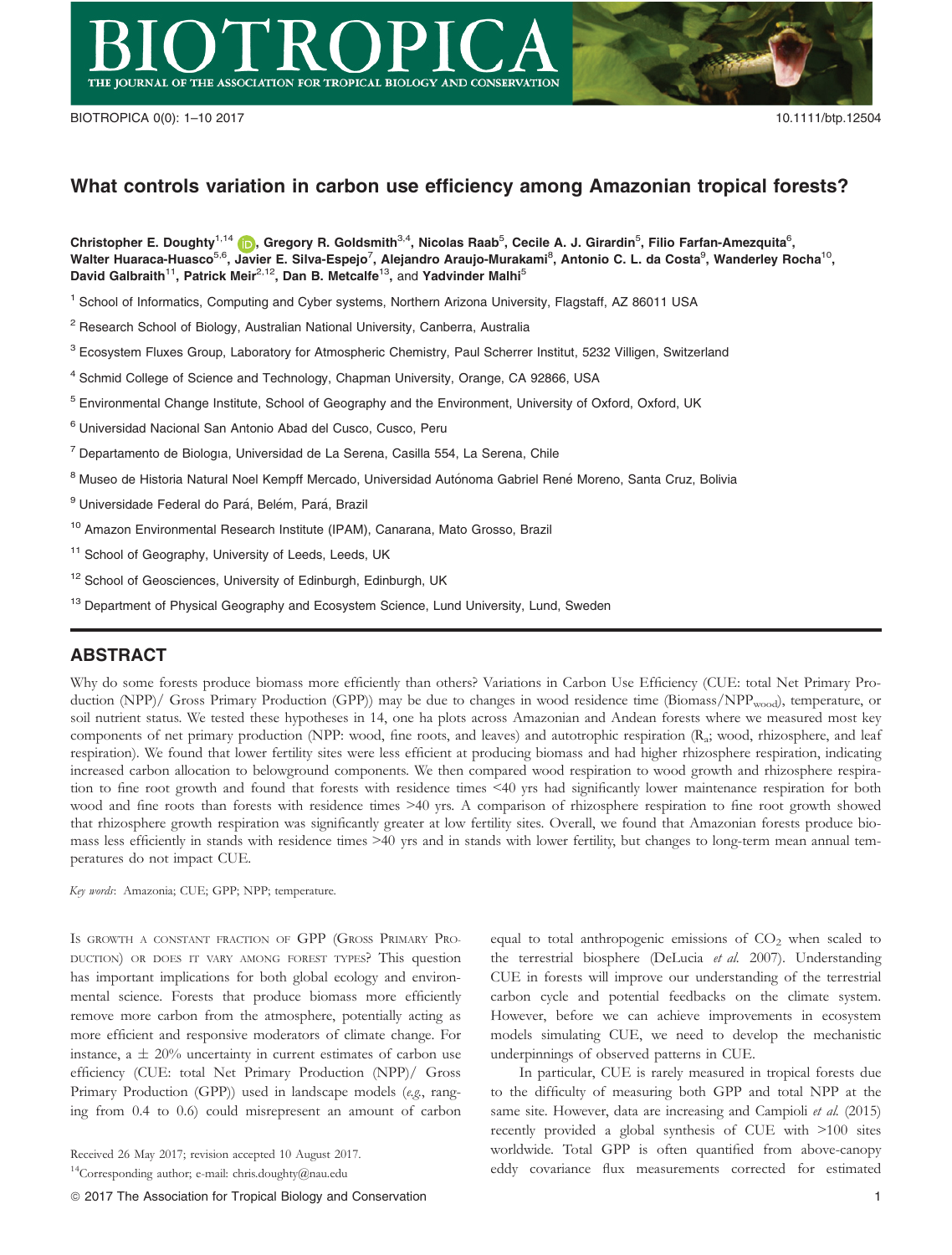daytime respiration, which in turn is derived from nighttime flux measurements (Baldocchi 2003). However, calm nights in tropical forests lead to large potential errors in nighttime  $CO<sub>2</sub>$  flux measurements (Miller et al. 2004). Alternatively, both GPP and CUE can be estimated by the quantification and scaling of the major components of NPP (such as  $NPP_{\text{fine root}}$ ,  $NPP_{\text{wood}}$ ,  $NPP_{\text{canopy}}$ , and  $NPP<sub>branchfall</sub>$  and autotrophic respiration  $(R_a)$ , where  $CUE = NPP / (NPP + R<sub>a</sub>)$ , although this method may generate scaling errors.

What controls the variation in CUE in forests? It has frequently been suggested or assumed that the CUE of forest stands has a fairly invariant value, ca. 0.5 (Gifford 1995, Dewar et al. 1998, Waring et al. 1998, Enquist et al. 2007, Van Oijen et al. 2010). There is evidence that autotrophic respiration rates are closely linked to supply rates through photosynthesis (Gifford 1995, Dewar et al. 1998), at a fixed ratio of photosynthesis ranging between 40 and 50% (Van Oijen et al. 2010), and independent of abiotic factors such as climate and soils. However, existing field data question this suggestion, indicating that different forest types may vary substantially in CUE (Meir & Grace 2002). For instance, CUE in tropical forests was initially described as  $\sim$ 0.3 (Chambers *et al.* 2004) compared with  $\sim$ 0.5 for temperate forests (DeLucia et al. 2007). It has been hypothesized that variation in CUE can be explained by variation in (1) temperature, (2) wood residence time, and (3) soil fertility.

TEMPERATURE.—Autotrophic respiration has often been estimated as a simple  $Q_{10}$  relationship with temperature (the change in respiration rate over a temperatures increase of 10°C), thus decoupling ecosystem carbon losses from inputs through photosynthesis (Huntingford et al. 2004). Therefore, a possible explanation for reduced CUE in tropical forests is that warmer temperatures increase total respiration rates.

WOOD RESIDENCE TIME  $(BIOMASS/NPP<sub>WOOD</sub>)$ . Variations in CUE in temperate and boreal forests have also been hypothesized to relate to changes in stand age, with younger forests allocating more carbon to growth and less to respiration than older forests. For instance, two (non-tropical forest) studies have found that less carbon was allocated to growth in older forests (DeLucia et al. 2007, Goulden et al. 2011). Others (Vicca et al. 2012) have suggested that these studies confounded fertility with forest type (DeLucia et al. 2007, Drake et al. 2011). However, in these studies, it remains unclear which components of respiration had changed (i.e., maintenance vs. growth respiration or wood vs. root respiration).

Tropical forests tend to have conditions that favor growth (total NPP), with wet, warm conditions that allow for growth year-round, raising the possibility that tropical forests could produce excess carbon that is stored as non-structural carbohydrates (NSCs) (Korner 2015). This would imply that carbon uptake is driven by growth dynamics and that carbon investment in plant tissue is mediated via environmental factors that control growth (Dietze et al. 2014, Fatichi et al. 2014). This could, in turn, lead to increased tropical forest respiration rates. Chambers et al.

(2004) proposed the concept of 'null respiration', hypothesizing that tropical forests produce abundant sugars that are stored as NSCs and that are burned off if not needed (Amthor 2000, Chambers et al. 2004, Wurth et al. 2005).

SOIL FERTILITY.---Alternatively, studies suggest that variations in CUE are largely attributable to changes in soil nutrient status, with significantly higher CUE in forests with high-nutrient availability compared to forests with low- or medium nutrient availability. For instance, in highly weathered nutrient-depleted soils, plants invest resources in nutrient-solubilizing organic acid root exudates to release nutrients from the soil for uptake (Lambers et al. 2008). Based on this process, a recent study that aggregated global CUE data hypothesized that in forests with access to more nutrients, a smaller fraction of GPP is allocated to (often) unmeasured components, such as fungal root symbionts or root exudates used to solubilize soil nutrients from clay's structure (Vicca et al. 2012, Fernandez-Martinez et al. 2014). They suggest the term Biomass Production Efficiency (BPE) to refer to the sum of canopy, wood and root biomass components as an alternative to CUE. Specifically, Vicca et al. (2012) found that forests with high nutrient availability invest  $16 \pm 4\%$  more of their photosynthates in biomass production than forests with low-nutrient availability.

Vicca et al. (2012) hypothesized that photosynthates were transferred belowground to both mycorrhyzal symbionts and root exudates, although these components were not measured in that study. Symbiotic fungi exchange nutrients for carbon (van der Heijden et al. 2008, Courty et al. 2010) and such symbiotic fungal associations are near universal. Up to 75% of plant phosphorus uptake can be fungal-derived in forests and carbon allocation to ectomycorrhizal fungi could represent up to 30% of the NPP of a tree (Hobbie 2006, Courty et al. 2010). Carbon transfers to fungal symbionts are strongly inversely related to nutrient availability (Wallenda & Kottke 1998, Treseder 2004). Much less is known about the carbon uptake of mycorrhizae in tropical forests. However, one study in Sabah, Malaysia directly measured root exudates and found that they were greatest in a P-deficient montane rain forest soil (16.6% of the aboveground NPP), but lower in a P-rich montane soil  $(3.1\%)$  and in the lowland rain forest  $(4.7\%)$  (Aoki et al. 2012). There is a clear relationship between nutrient status and mycorrhizae, but is the carbon consumed by mycorrhizae sufficient to cause the large shifts in CUE across forest biomes?

The Amazon is an important region to study this question because of its key role in the global carbon cycle (Field et al. 1995). If CUE can be explained in the Amazon, then this would contribute to an improved understanding of global carbon cycling trends. A network of long-term forest monitoring plots established throughout the Amazon basin may help answer some of the questions regarding the role of environment in regulating CUE. This plot network measures most major components of NPP and autotrophic respiration, enabling calculation of CUE (Clark et al. 2001). We calculate most major components of the carbon cycle, but not volatile organic compounds (VOCs) or carbon allocation to mycorrhizal fungi and root exudates. We can compare rhizosphere respiration (the sum of root respiration and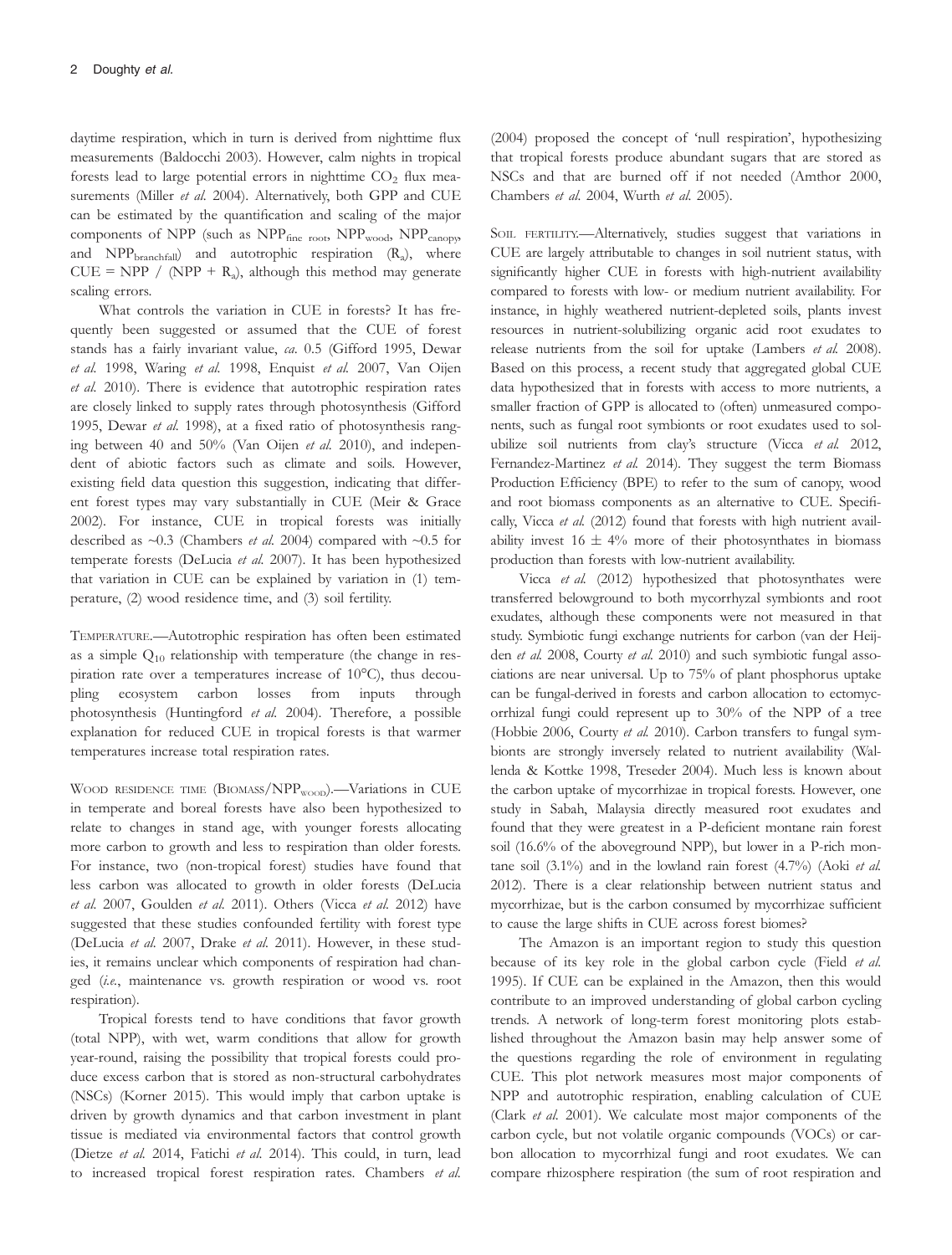mycorrhizae respiration) to CUE, fine root growth and soil fertility to partially evaluate the hypothesis of Vicca et al. (2012). We can also calculate CUE for individual organs such as wood and roots, as well as separate growth versus maintenance respiration for these components, to improve our understanding of this ecosystem carbon output. Using this dataset, we ask the following questions: (1) In forests with low apparent CUE and low fertility soils, is there an increase in rhizosphere respiration? If so, is this variation in rhizosphere respiration sufficient to explain the apparent variation in CUE among our plots? (2) If variation in rhizosphere respiration is insufficient to explain the shifts in CUE, can variations in either forest residence time or temperature across the plot network contribute to explaining the observed differences in CUE?

#### MATERIALS AND METHODS

STUDY SITES.—We collected data on CUE for between 2–4 years (generally starting in January 2009) from 14 plots in the Global Ecosystems Monitoring (GEM) network, spanning contrasting rainfall and soil regimes in Amazonia and the Andes (edaphic and climatic properties in Tables S1 and S2). The plots showed wide environmental variability. In western Amazonia, on relatively fertile soils, they range from those with a moderate dry season in SE Peru (Malhi et al. 2014) to an ecotone in Bolivia between humid Amazon forest and *chiquitano* dry forest with a strong dry season (Araujo-Murakami et al. 2014). In eastern Amazonia, on infertile soils, they ranged from humid forest in NE Amazonia (da Costa et al. 2014, Doughty et al. 2014b) to dry forest in SE Amazonia, close to the dry forest-savanna ecotone (Rocha et al. 2014). We also include four montane cloud forest plots located in the Andes Mountains (Girardin et al. 2014, Huaraca-Huasco et al. 2014) at elevations ranging from 1500 m to 3025 m asl. Full site descriptions are in the online Supporting Information (SI). Western Amazonian soils generally have weaker physical structure (i.e., limited rooting depth, poor drainage, low water holding capacity), which may also affect forest mortality rates and turnover times (Quesada et al. 2012). We have tried to maximize our sample size by including a 1 ha fire experiment plot (Rocha et al. 2014) and a drought plot (da Costa et al. 2014); the results without these plots are qualitatively similar and we show them in the Supporting Information. The other plots show little evidence of anthropogenic disturbance of forest community structure, hosting mixed-age tree communities. Detailed descriptions of the carbon cycle of each plot are given in individual site papers (del Aguila-Pasquel et al. 2014, Araujo-Murakami et al. 2014, da Costa et al. 2014, Doughty et al. 2014b, Girardin et al. 2014, Huaraca-Huasco et al. 2014, Malhi et al. 2014, Rocha et al. 2014). Spatial gradients in this carbon cycle are described in Malhi et al. (2015), and temporal responses to carbon allocation, seasonality, and drought events are explored in (Doughty et al. 2014a, 2015a,b).

MEASUREMENTS.—The GEM (global ecosystem monitoring) plot carbon monitoring protocol measures and sums all major components of NPP and autotrophic respiration on monthly or seasonal

timescales in each one ha forest plot between 2009–2010 or 2012 (for specific dates for each plot and measurement see Tables S3 and S4). For NPP, this includes canopy litterfall (NPP<sub>canopy</sub>) from 25 litterfall traps per plot at bimonthly to monthly intervals, aboveground coarse woody productivity (NPPACW) of all medium-large (≥10 cm DBH) trees in the plot via dendrometers at 1–3 month intervals, the turnover of branches on live trees by conducting transect censuses every three months of freshly fallen branch material from live trees (NPP<sub>branchfall</sub>), and fine root productivity (NPP<sub>fine root</sub>) from ingrowth cores installed and harvested every three months. Total NPP is the summation of these terms (equation 1) and does not include smaller terms resolved on less than a three monthly basis included in previous studies.

$$
Total NPP = NPPfine root + NPPACW + NPPcanopy + NPPbranchfall
$$
\n(1)

Autotrophic respiration includes rhizosphere respiration (Rrhizosphere), which is estimated by subtracting surface collars that capture soil heterotrophic respiration, fine root respiration, and mycorrhizae respiration ( $N = 12$  per plot) from collars that capture only soil heterotrophic respiration (the collars allow water to drain, but neither fine roots nor mycorrhizae to enter). We use these data to calculate a ratio of autotrophic soil respiration to total soil respiration and multiply this ratio by 25 collars per plot measuring total soil respiration. We corrected for the impact of cutting the roots with a disturbance experiment  $(N = 10$  per plot, described in SOM). Aboveground woody respiration is estimated by measuring stem respiration on 20–25 trees per plot on a monthly timescale and scaling to the stand level by estimating stem surface area (SA) using the following equation:

$$
log(SA) = -0.105 - 0.686 log(DBH) + 2.208 log(DBH)2
$$
  
- 0.627log(DBH)<sup>3</sup> (2)

where DBH (diameter at breast height) is bole diameter at 1.3 m height (Chambers et al. 2004). Canopy respiration  $(R_{\text{canopy}})$  is estimated by multiplying leaf dark respiration (generally measured 1–2 times per plot on 3–4 leaves per branch, 2 branches per tree on 20–25 large trees per plot generally between 9:00–14:00, but see SOM for specific details) by leaf area index (measured monthly using hemispherical photos and analysed using CAN-EYE software). Leaf dark respiration is measured using a gas exchange system (Li-Cor 6400 or Ciras-2) on dark-adapted leaves from cut branches from sunlit and shaded parts of the canopy. Autotrophic respiration,  $R_a$  is the summation of these terms (equation 3) and does not include smaller terms resolved on less than a three monthly basis included in previous studies. Respiration rates were standardized to the plot mean annual temperature.

$$
R_a = R_{\text{rhizosphere}} + R_{\text{wood}} + R_{\text{canopy}}
$$
 (3)

Further methodological details are available in SOM and in an online manual [\(www.gem.tropicalforests.ox.ac.uk\)](http://www.gem.tropicalforests.ox.ac.uk). Individual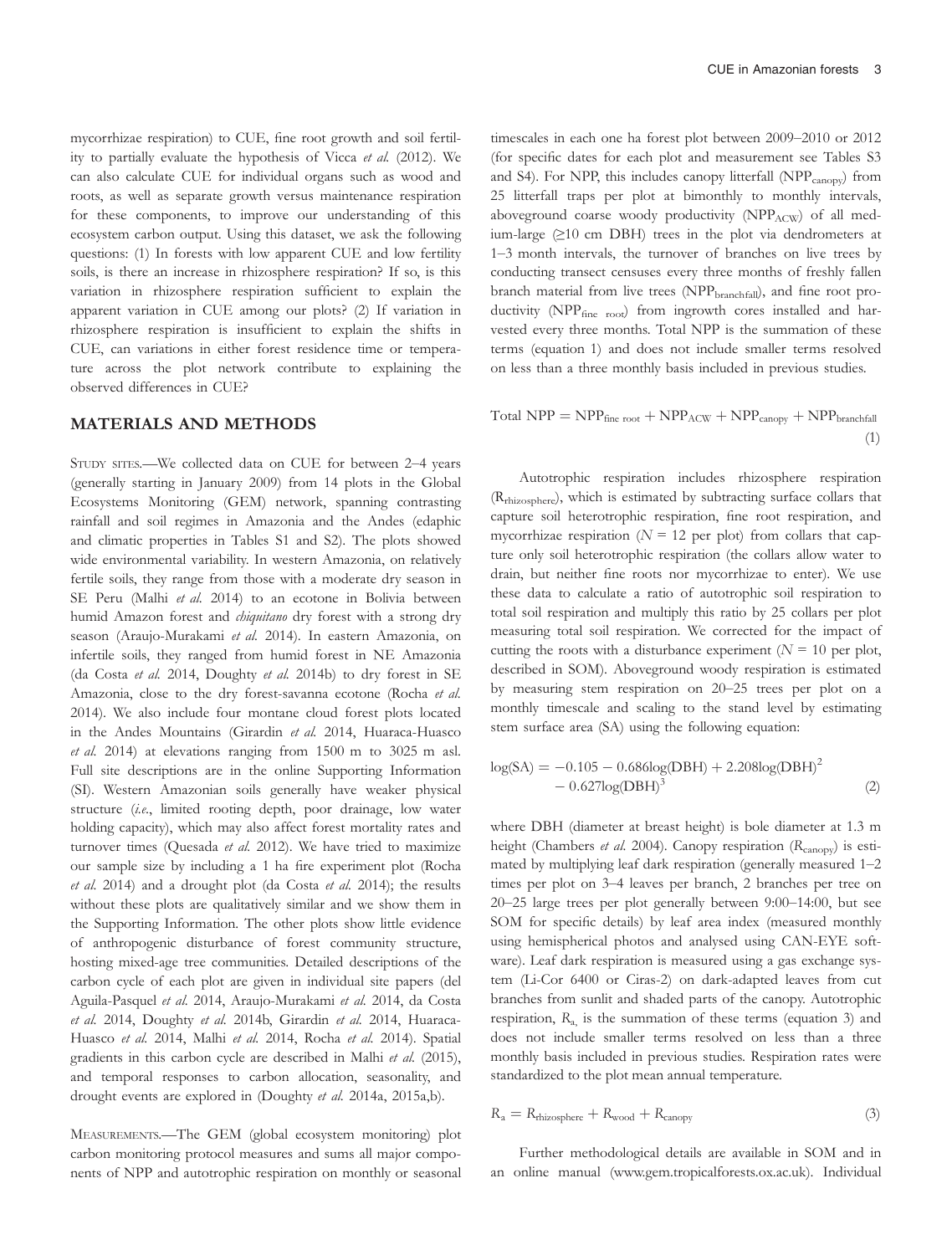site data and full site-specific methodological details are available in a series of site specific companion papers (del Aguila-Pasquel et al. 2014, Araujo-Murakami et al. 2014, da Costa et al. 2014, Doughty et al. 2014b, Girardin et al. 2014, Huaraca-Huasco et al. 2014, Malhi et al. 2014, Rocha et al. 2014). Each site-specific paper presents both an estimate of spatial and sampling error for each measurement.

In this study, we focus specifically on presenting two novel analyses. The first analysis is comparing CUE (equation 4), rhizosphere respiration and soil fertility.

$$
CUE = Total NPP/GPP = NPP/(NPP+Ra)
$$
 (4)

Vicca et al. (2012) hypothesized that low CUE is due to forests increasing root exudate transfer to mycorrhizae in exchange for nutrients at low fertility sites. We do not directly measure root exudates in our study, but we do measure rhizosphere respiration which combines fine root and mycorrhizae respiration. It is well-documented that root exudate carbon is transferred to mycorrhizae in exchange for nutrients (van der Heijden et al. 2008, Courty et al. 2010) and that these exudates are therefore correlated with metabolic processes and mycorrhizal respiration.

The second analysis is to directly measure the efficiency of production of wood and roots (equations 5-8). We separate maintenance respiration from growth respiration by finding the linear relationship between NPP and autotrophic respiration. The  $y$ intercept in this relationship is, by definition, the maintenance respiration and the slope is the growth respiration (Penning de Vries 1975). We use this methodology to separate out growth and maintenance respiration for both wood and roots.

R\_main<sub>fine roots</sub> = *y* intercept of the regression between 
$$
R_{\text{rhizosphere}}
$$
 and NPP<sub>fine roots</sub> (5)

$$
R_{\text{growth}_{\text{fine roots}}} = \text{The slope of the regression between}
$$
\n
$$
R_{\text{thisosphere}} = \text{and NPP}_{\text{fine roots}} \tag{6}
$$

R\_main<sub>wood</sub> = *y* intercept of the regression between 
$$
R_{wood} \text{ and NPP}_{wood}
$$
 (7)

$$
R_{\text{growth}_{\text{wood}}} = \text{The slope of the regression between}
$$
\n
$$
R_{\text{wood}} \text{ and } \text{NPP}_{\text{wood}} \tag{8}
$$

We compare estimates of CUE, maintenance respiration and growth respiration to site-specific data on wood residence time, soil fertility, and temperature. We determine wood residence time  $(\tau_{res})$  by dividing aboveground woody biomass by aboveground wood production (Galbraith et al. 2013). This refers to wood residence time and not stand age, which refers to the time since disturbance (all our measured plots are effectively old growth forests). We determine mean annual temperatures using meteorological stations situated near each of our plots. We determine soil fertility using cation exchange capacity (collected from the mineral

layer) as a proxy for soil fertility (Quesada et al. 2010). Low fertility sites were defined as cation exchange capacity $\leq$ 25 mmol<sub>c</sub>/kg and high fertility sites were defined as cation exchange capacity $>$ 25 mmol<sub>c</sub>/kg. This threshold was chosen to give an approximate even distribution between low and high fertility plots.

To determine whether CUE varied as a function of  $\tau_{res}$ , cation exchange capacity and temperature, we use ordinary least squares regression. Due to the limited sample sizes, we do not pursue multiple regression approaches. To test for multicollinearity among these predictors, we calculated variance inflation factors (VIF) and pairwise correlation coefficitnets. All VIFs were less than 2.5 and all correlation coefficinents <0.7, indicating minimal likelihood for collinearity to influence our results (Dormann et al. 2013). To determine whether plot-averaged monthly values of CUE varied as a function of rhizosphere respiration, we use a linear mixed-effects model with a random categorical effect of fertility (low fertility - cation exchange capacity  $\leq$  25 mmol<sub>c</sub>/kg and high fertility - cation exchange capacity  $>$  25 mmol<sub>c</sub>/kg). We find no evidence for patterns in the model residuals associated with temporal autocorrelation. Based on model validation, CUE was log-transformed for analysis. To determine whether slopes and intercepts significantly differed between our groups, we use analysis of covariance. All analyses were implemented using R 3.1.2 (R Core Team 2015).

### RESULTS

In the lowland sites, mean CUE was  $0.37 \pm 0.01$  (this error is the standard error between monthly measurements, for full propagated error see site-specific papers). The lowest CUE sites were the two plots at Caxiuana in the Eastern Amazon and the highest were in the southern Amazon in Bolivia.

We compared  $\tau_{res}$ , temperature, and base cation saturation of cation exchange capacity (Quesada et al. 2010) to plot averaged values of CUE (Fig. 1). CUE did not vary significantly as a function of temperature or  $\tau_{res}$  ( $P > 0.1$ , Fig. 1A and B). However, CUE generally increased in stands with  $\tau_{res}$  <40, as would be expected by theory, and the non-significant result may be due to small sample size. There was a significant increase in plot averaged CUE as a function of increasing soil fertility  $(P = 0.02)$ ; Fig. 1C).

We then used our dataset to explore the relationship between CUE and soil fertility (cation exchange capacity) as a function of rhizosphere respiration (Fig. 2). We compared plotaveraged monthly values of CUE for all our sites (14, one ha plots) to rhizosphere respiration rates for the same sites and time periods and binned these data according to fertility rates of the soil (cation exchange capacity). The lower fertility sites had higher rhizosphere respiration and lower CUE.

Total plot CUE incorporates many measurements, each with a source of uncertainty and we might more accurately estimate CUE by comparing rhizosphere respiration to fine root growth and wood respiration to wood growth rates to see how organ-specific CUE varies with fertility, wood residence time, and temperature (Table 1 and Figs. 3–5). Using this data, we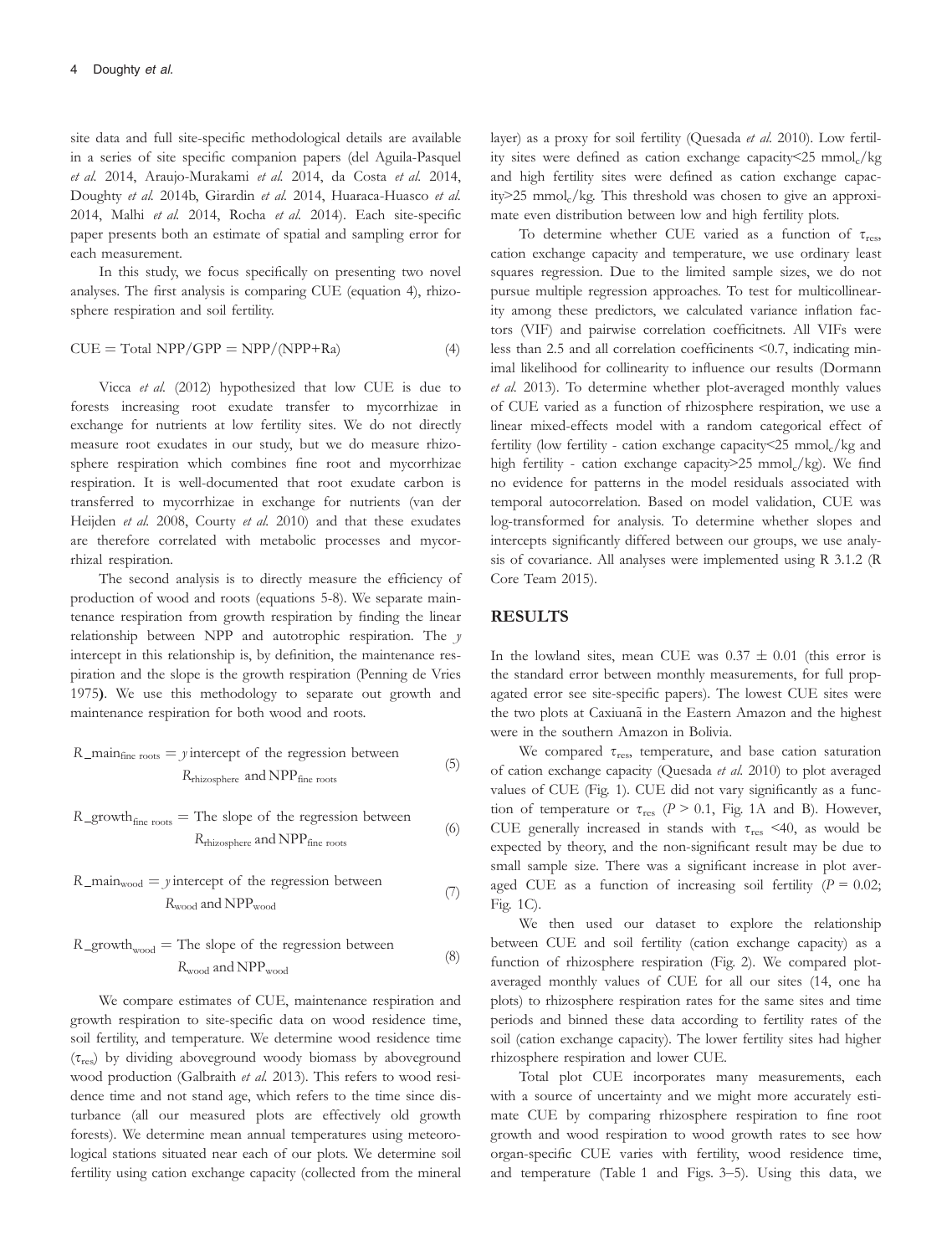

FIGURE 1. A comparison of carbon use efficiency (NPP/ NPP+Ra) as a function of (A) wood residence time, (B) mean annual temperature, and (C) cation exchange capacity for 14 plots averaged over the length of each plot's dataset (between 2–4 years).



FIGURE 2. Monthly, plot-averaged values of CUE (NPP/ NPP+R<sub>a</sub>) as a function of rhizosphere respiration from 14, one ha lowland tropical forest plots. Color codes are mean soil total cation exchange capacity (mmol<sub>c</sub>/kg).

can separate maintenance respiration  $(i.e.,$  the y intercept of the linear regression) and growth respiration (*i.e.*, the slope of the regression).

TABLE 1. A summation of the y-intercepts, slopes and p-values of the linear relationships of organ growth (x-axis) versus organ respiration (y-axis) (from Figs. 3–4) for the various categories.

| Categories              | Intercept ( $Mg C/ha/mol$ ) | Slope (unitless) |
|-------------------------|-----------------------------|------------------|
| Low fertile roots       | $0.24 \pm 0.06$             | $0.72 \pm 0.24*$ |
| High fertile roots      | $0.39 \pm 0.05$             | $0.00 \pm 0.21*$ |
| Low fertile wood        | $0.56 \pm 0.06$             | $0.08 \pm 0.31$  |
| High fertile wood       | $0.49 \pm 0.03$             | $0.52 + 0.14$    |
| Low elevation roots     | $0.24 \pm 0.04$ **          | $0.52 + 0.13$    |
| High elevation roots    | $0.27 \pm 0.12$ **          | $1.47 \pm 0.97$  |
| Low elevation wood      | $0.52 \pm 0.03$ **          | $0.28 \pm 0.15$  |
| High elevation wood     | $0.56 \pm 0.06$ **          | $0.45 \pm 0.32$  |
| Low $\tau_{res}$ roots  | $0.27 \pm 0.05***$          | $0.30 + 0.23$    |
| High $\tau_{res}$ roots | $0.40 \pm 0.05$ ***         | $0.15 \pm 0.17$  |
| Low $\tau_{res}$ wood   | $0.44 \pm 0.03$ **          | $0.42 \pm 0.15$  |
| High $\tau_{res}$ wood  | $0.60 \pm 0.04$ **          | $0.22 + 0.22$    |

Stars indicate significant differences in intercept between categories (i.e., low vs. high elevation root intercept), or in slope between categories (i.e., low vs. high elevation root slope) based on ANCOVAs with \*<0.05, \*\*<0.01 and \*\*\*<0.001. NPP was a significant predictor of respiration in all six models.

Both the low and highland sites had similar maintenance rhizosphere respiration (0.24  $\pm$  0.04 vs. 0.27  $\pm$  0.12 Mg C/ha/mo, a very small, but significant difference  $P \le 0.01$ ) (Fig. 3A). This indicates that maintaining root and mycorrhizae mass requires similar rates of respiration regardless of temperature, and that the maintenance of root and mycorrhizae mass is  $\sim$ 10% of GPP (assuming a GPP of  $\sim$ 35 Mg C/ha/yr). Growth rhizosphere respiration (i.e., the slope) differs, but not significantly ( $P > 0.05$ ), between the low and highland sites (0.52  $\pm$  0.13 and 1.47  $\pm$ 0.97 unitless).

We then compared how soil fertility affects growth and maintenance respiration of roots, comparing low (cation exchange capacity $\leq$ 25 mmol<sub>c</sub>/kg) to high (cation exchange capacity>25 mmol<sub>c</sub>/kg) fertility sites (Fig. 3B), a threshold chosen to give an approximately even balance of plots. There was no significant difference  $(P > 0.05)$  in maintenance respiration  $(0.24 \pm 0.06$  and  $0.39 \pm 0.05$  Mg C/ha/mo) between low and high fertility soils. However, there was a significant ( $P \le 0.05$ ) difference in slopes  $(0.72 \pm 0.24$  and  $0.00 \pm 0.21$  unitless), with increased growth rhizosphere respiration at less fertile sites (Table 1).

We then compared belowground CUE to  $\tau_{res}$  of the forests to explore how efficiently forests of different residence times grow fine roots (Fig. 3C). We find no significant difference in growth respiration between stands with  $\tau_{res}$  <40 years and stands with  $\tau_{res}$  >40 years (0.30  $\pm$  0.23 and 0.15  $\pm$  0.17 unitless). However, root maintenance respiratory costs were significantly (P < 0.001) greater at stands with  $\tau_{res}$  >40 years (0.40  $\pm$  0.05 Mg C/ha/mo) than at stands with  $\tau_{res}$  <40 years (0.27  $\pm$  0.05 Mg C/ha/mo) (Table 1).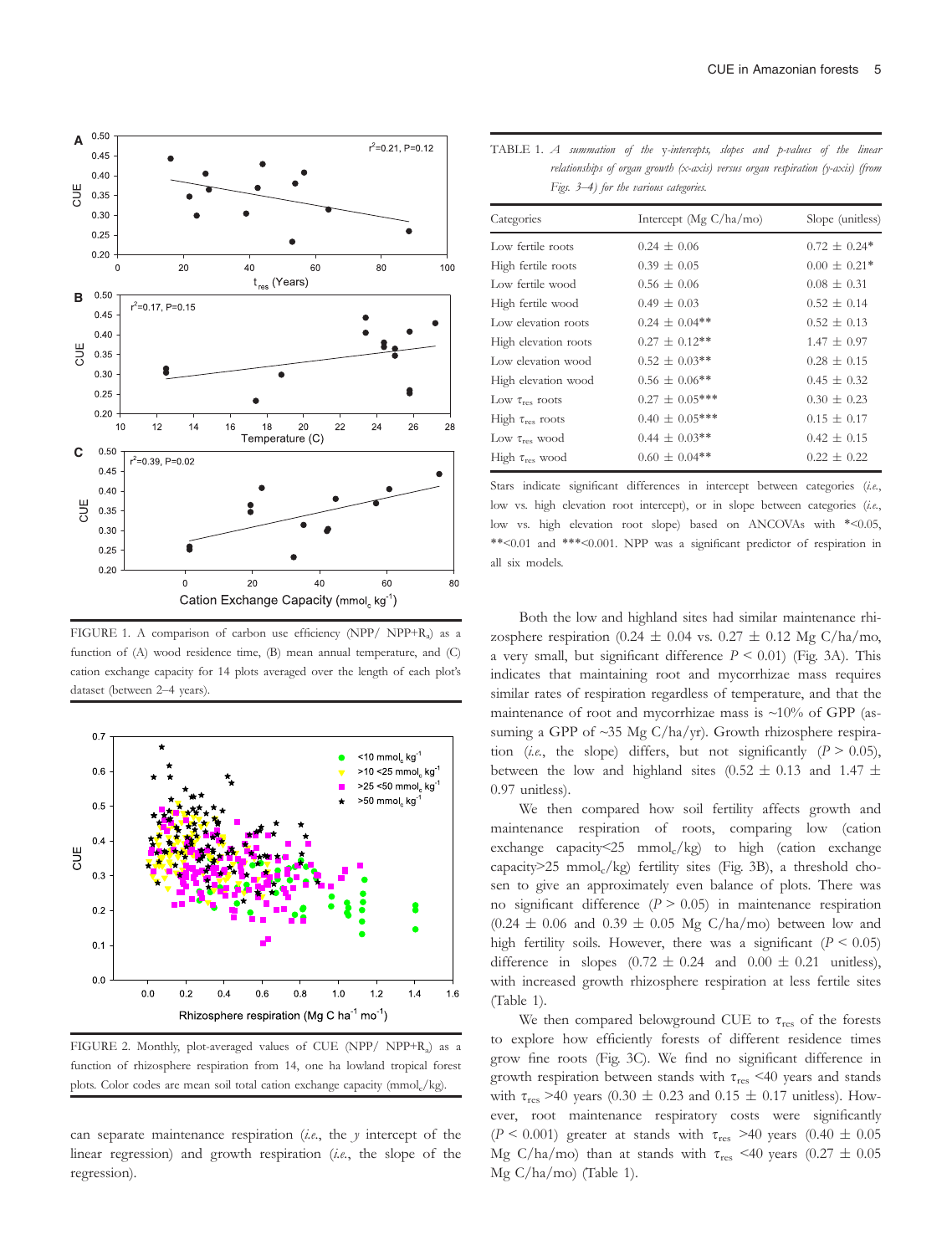

FIGURE 3. Plot mean fine root NPP (Mg C/ha/mo) from every third month versus rhizosphere respiration for (A) lowland (gray) versus highland (black), for (B) low fertility (gray) and high fertility (black) and (C) < 40 yr residence times (gray) and >40 yr residence times (black) in a series of 1 ha tropical forest plots. Statistics are shown in Table 1. Elevation is a proxy for temperature.

Next, we compared efficiency of woody biomass production (stem growth rate) to wood respiration across the sites (Fig. 4). There was very small, but significant  $(P \le 0.01)$  differences in maintenance respiration of wood between low and highland sites  $(0.52 \pm 0.03 \text{ vs. } 0.56 \pm 0.06 \text{ Mg C/ha/mol})$ . A few particularly high values at a lowland site (Kenia B) and particularly low values at a highland site (Esperanza) obscure this difference. There was no difference in wood growth respiration  $(0.45 \pm 0.32 \text{ vs.})$  $0.28 \pm 0.15$ ) (Fig. 4A). There were no significant differences between low and high fertility sites for either woody maintainance respiration (0.56  $\pm$  0.06 vs. 0.49  $\pm$  0.03 Mg C/ha/mo) or wood growth respiration  $(0.08 \pm 0.31 \text{ vs. } 0.52 \pm 0.14 \text{ units})$ (Fig. 4B). Wood maintenance respiratory costs were significantly greater ( $P \le 0.01$ ) at stands with  $\tau_{res}$  >40 years (0.60  $\pm$  0.04 Mg C/ha/mo) than at stands with  $\tau_{res}$  <40 years (0.44  $\pm$  0.03 Mg C/ha/mo). Wood growth respiration was not significantly different between stands with different  $\tau_{res}$  (0.42  $\pm$  0.15 vs.  $0.22 \pm 0.22$  unitless) (Fig. 4c).

Mean maintenance respiration for wood was almost double that for roots (0.52  $\pm$  0.05 vs. 0.28  $\pm$  0.06 Mg C/ha/mo) (Fig. 5 and Table 1). Growth respiration across all categories averaged  $0.44 \pm 0.12$  mol CO<sub>2</sub> per mol C added to structure. This was slightly higher, but within the range of growth respiration of crops estimated from biochemical pathway analysis at 0.13–0.43 mol CO2 per mol C added to structure (Amthor 2000).



FIGURE 4. Plot mean monthly woody NPP (Mg C/ha/mo) versus wood respiration (Mg C/ha/mo) for (A) lowland (gray) versus highland (black), for (B) low fertility sites (gray) and high fertility sites (black), and (C) <40 yr residence time (gray) versus >40 yr residence time (black). Statistics are shown in Table 1. Elevation is a proxy for temperature.

#### DISCUSSION

Which factors are the most important in controlling the variation in CUE at our sites: soil fertility, temperature, or wood residence time?

SOIL FERTILITY.—There was a significant relationship ( $P \le 0.05$ , Fig. 1) between plot averaged CEC and CUE, and this appears to be associated with increased rhizosphere respiration (root plus mycorrhizal respiration) at the least fertile sites (Fig. 2). These results are congruent with the recent study by Vicca et al. (2012), which found a statistically significant effect of nutrient status, but not climate zone, forest type, or stand age  $(P > 0.1)$ . Previous studies found stand age to be important in explaining CUE (DeLucia et al. 2007, Goulden et al. 2011), but Vicca et al. (2012) raised the possibility that there was an uneven distribution of forests with high nutrient availability across the globe that may have confounded these conclusions.

However, because the total CUE measured by our plot network includes all components, it is difficult to understand which organ (leaves, fine roots, or wood) may be driving these results. For this reason, we also present organ-level CUE, which can give us a more specific understanding of the forest. Root growth versus rhizosphere respiration shows no significant difference in maintenance respiration ( $P > 0.05$ , Fig. 3B), but growth respiration is significantly higher at less fertile sites than more fertile sites ( $P < 0.05$ , Fig. 5). We hypothesize that root growth requires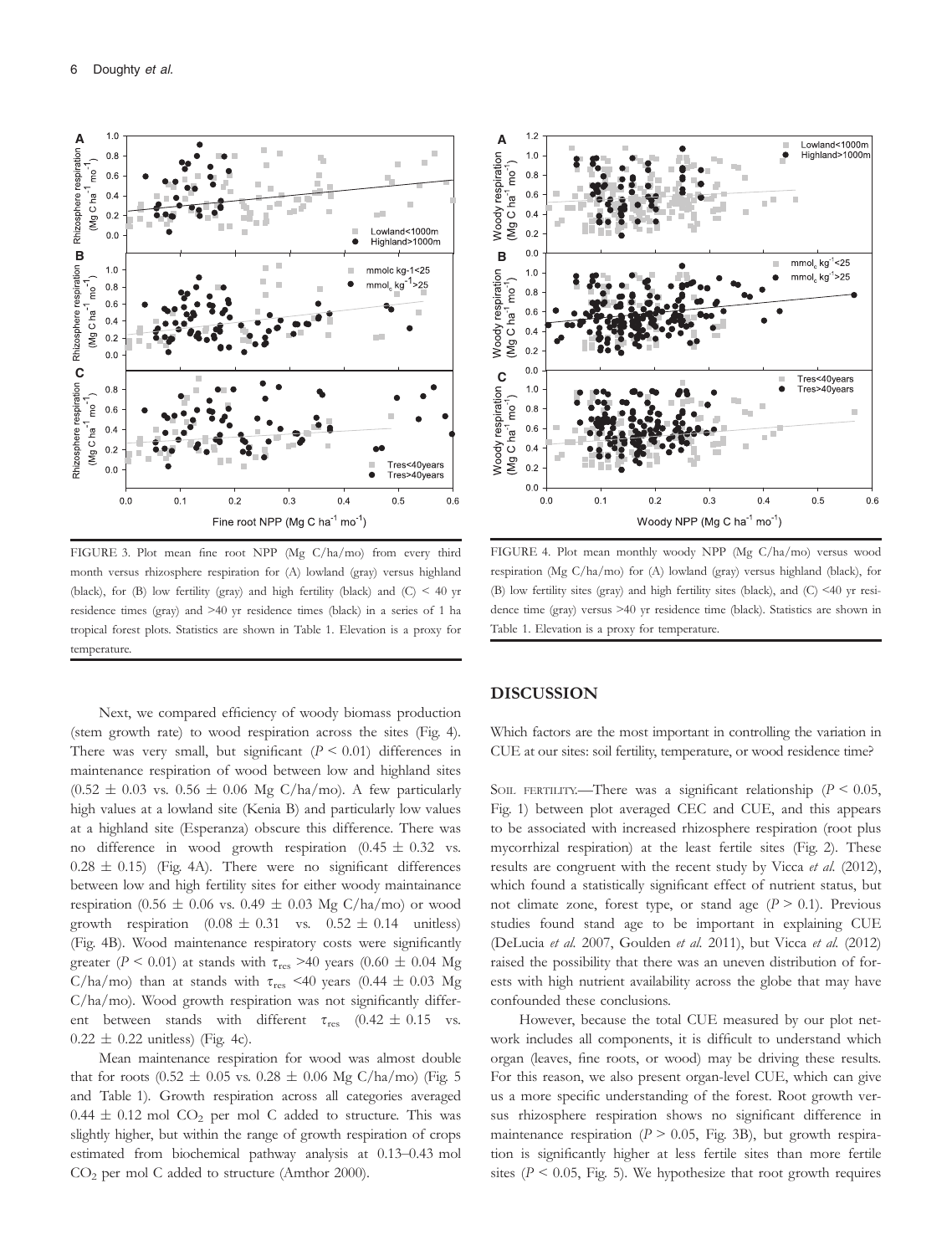

FIGURE 5. (A) Root maintenance respiration (Mg C/ha/mo) based on the y intercepts and error bars from Fig. 3, (B) wood maintenance respiration (Mg  $C/ha/mo$ ) based on the y intercepts and error bars from Fig. 4,  $(C)$  root growth respiration based on the slope and error bars from Fig. 3, (D) wood growth respiration based on the slope and error bars from Fig. 4 for low fertile sites (red square), high fertile sites (black square), low elevation (red circle), high elevation (black circle), low residence time (red triangle), high residence time (black triangle). Stars indicate significant differences based on ANCOVAs with  $*<0.05$ ,  $**<0.01$  and  $***<0.001$ . Elevation is a proxy for temperature.

more carbon at low fertility sites because more carbon is allocated to mycorrhizae to search for nutrients. Averaged over a year, the increase in rhizosphere growth respiration at low fertility sites over high fertility sites sums to  $\sim$ 2.4  $\pm$  1.4 Mg C/ha/yr (assuming a total GPP of  $\sim$ 35 Mg C/ha/yr (Malhi et al. 2015), or 7% of total GPP) (Fig. 3B). We do not directly measure mycorrhizal respiration, mycorrhizal biomass or root exudates; therefore, this number is a very rough estimate (but possibly within our error estimate of 3–11%) of carbon potentially transferred to these non-plant components. This compares with Vicca et al. (2012), who found an increase of  $16 \pm 4\%$  of photosynthates toward biomass production between the low and high fertile site and Aoki et al. (2012), who found an increase of 13.5% of aboveground NPP toward root exudates between low and high fertility sites. The relationship between mycorrhizal growth and respiration is complicated, Bidartondo et al. (2001) found that carbon allocated into symbionts was mostly used as energy to aquire nutrients instead of for mycorrhizal growth.

TEMPERATURE.—There was no significant trend between temperature and CUE at the plot scale  $(P > 0.05, Fig. 1B)$  and only very small differences at the organ scale (Fig. 5A and B). Therefore, temperature does not appear to explain variation in CUE in our plot network. This indicates that forest respiration rates in the tropics acclimate to mean temperature and that the simple  $Q_{10}$ temperature relationship may not apply to long-term changes in mean biome temperatures (Amthor 2000, Galbraith et al. 2010).) This does not mean that climate warming in tropical forests is not an important issue (Doughty & Goulden 2008, Clark et al. 2013) and this study does not address the question of whether hotter years at these sites impact carbon cycling.

WOOD RESIDENCE TIME.—There was no significant relationship ( $P > 0.05$ , Fig. 1A) between plot averaged  $\tau_{res}$  and CUE. However, a slightly more complex story emerges when looking at the organ level comparisons. The cost of maintaining both wood and roots was significantly ( $P \le 0.001$ ) greater at stands with  $\tau_{res}$ >40 years vs. stands with  $\tau_{res}$  <40 years. If we scale these effects over a year (averaging seasonal variation and assuming a total GPP of ~35 Mg C/ha/yr which is the average GPP from our seven humid lowland plots  $(35.44 \pm 3.57)$  Doughty et al. (2015b)), roots require  $1.6 \pm 0.36$  Mg C/ha/yr and wood requires 1.9  $\pm$  0.42 Mg C/ha/yr more carbon for maintenance at stands with  $\tau_{res} > 40$  years than at stands with  $\tau_{res} < 40$  years (Figs. 3C and 4C) for a total sum of 3.5  $\pm$  0.78 Mg C/ha/yr.

The observed changes in wood maintenance respiration between the different  $\tau_{res}$  sites cannot be explained by differences in forest sapwood volume alone (Doughty et al. 2015b, Malhi et al. 2015). The estimated mean woody surface area (which can be taken as an estimate of active area of sapwood) for stands with  $\tau_{res}$  <40 years is 14,990  $\pm$  2,260 m<sup>2</sup>/ha and for stands with  $\tau_{res}$  >40 years is 18,680 ± 2,380 m<sup>2</sup>/ha, an increase of ~25% while the increase in wood maintenance respiration is >50%. One possible explanation is that tropical forests with  $\tau_{res}$  <40 years have tree communities dominated by faster-growing species that prioritize growth over defence and thus have lower biomass and maintenance respiration costs (Malhi et al. 2015). More conservative, defensive strategies found in older, less dynamic tropical forests may carry high respiration costs associated with the production and maintenance of defence compounds (Coley et al. 1985). This may also help explain why tropical forests appear to have lower CUE than many temperate forests (DeLucia et al. 2007), because temperate forests are often recovering following disturbance or management and prioritizing rapid growth over defence.

If wood residence time is driving much of the changes in CUE through an increase in maintenance respiration, what is causing the changes to wood residence time across our plot network, where all stands are effectively 'closed canopy old-growth' but have different dynamics? Forests have low  $\tau_{res}$  because they have higher mortality, not because they are unproductive (Malhi et al. 2015). The causes for higher mortality in these plots remains unresolved, but has been linked to soil physical/structural properties (e.g., topography, soil depth), to seasonal drought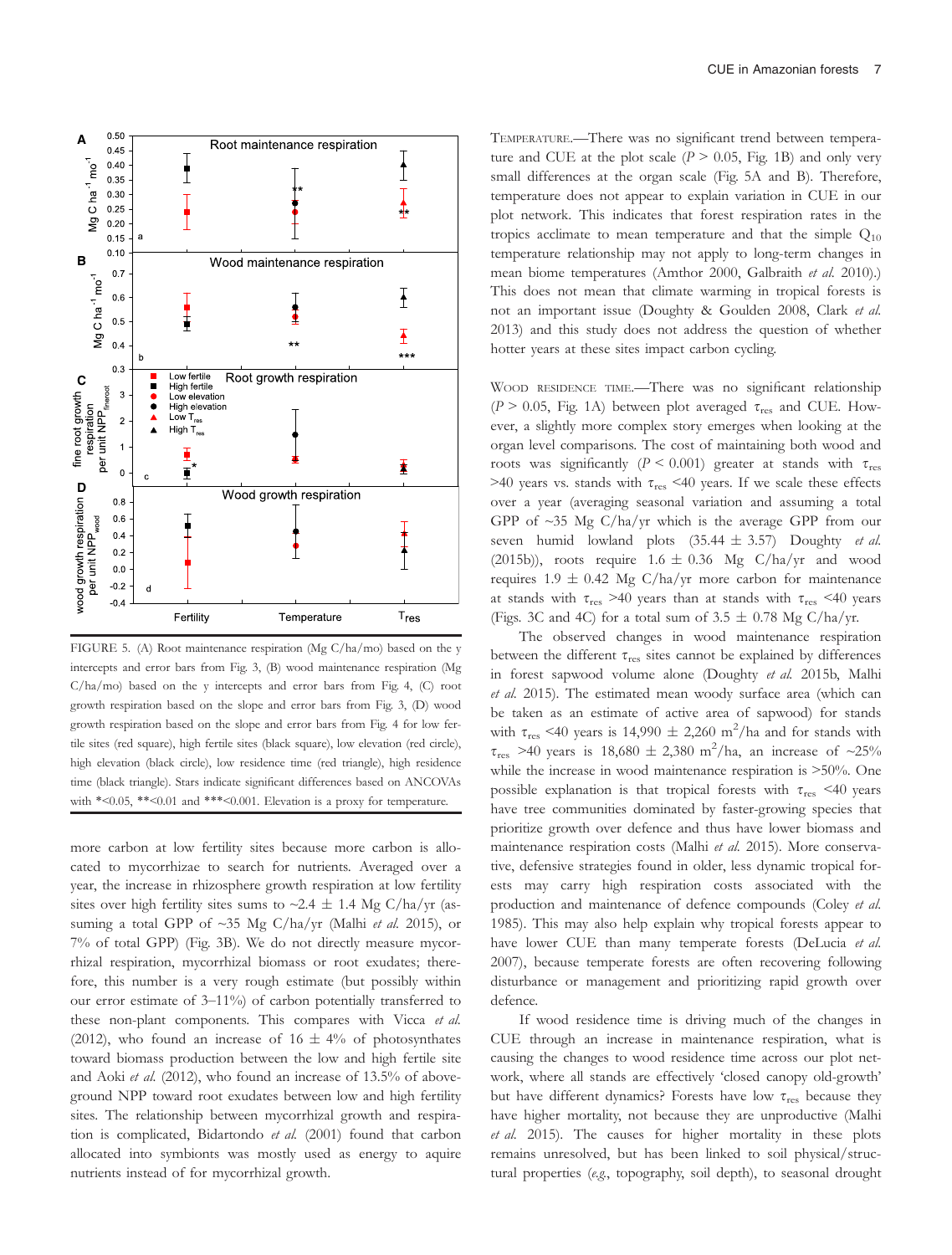stress frequency, and to other disturbance factors (Quesada et al. 2012).

If we combine the increased maintenance costs of forests with higher residence time with the increased rhizosphere respiration at low fertility sites, there is a total potential increased respiratory cost of  $\sim$ 5.7  $\pm$  2.2 Mg C/ha/yr, with  $\sim$ 60% of the effect from wood residence time and ~40% due to low fertility soils. This difference is exemplified by comparing the control site of the Caxiuana drought experiment (da Costa et al. 2014) with low CEC and high  $\tau_{res}$  (GPP = 39.18, NPP = 11.20, CUE = 0.29) to Kenia wet (Araujo-Murakami et al. 2014) with high CEC and low  $\tau_{res}$  (GPP = 34.14, NPP = 15.50, CUE = 0.45). This difference is sufficient to explain much of the variation in CUE observed across our sites, but this ratio (60/40%) is a simple estimate based on our plots and may not be applicable to other regions under different conditions.

The mechanisms driving whole plant respiration remain poorly understood and quantified compared to those driving photosynthesis. Currently, most carbon cycling models do not account for either root exudates or increased respiration in older stands. Typically, terrestrial biosphere models partition autotrophic respiration  $(R_a)$  into maintenance  $(R_m)$  and growth  $(R_g)$ terms. Whereas maintenance respiration is calculated separately for each plant tissue, growth respiration is typically calculated as a bulk term and is usually a fixed fraction of  $(GPP - R<sub>m</sub>)$ . In contrast, global biogeochemical models have recently incorporated nutrient limitation into their framework, whereby forests with a medium- or low-nutrient availability class have a greater fraction of GPP partitioned to unaccounted NPP components such as root exudates (Buendia et al. 2014). Our data indicate that this is an improvement, but that wood residence time is slightly more important as a determinant of CUE. This suggests a need for reanalysis in other biomes of what is driving these trends and eventually, following further data analysis, a reorganization of autotrophic respiration in carbon cycling models.

### **CONCLUSIONS**

Overall, our results correlate  $\tau_{\rm res}$  with changes in CUE, but also provide evidence for an increase in carbon allocated belowground in lower fertility sites. Our analysis, breaking down CUE into its component parts, was not available for the other studies analysed in Vicca et al. (2012). However, it would be valuable to assemble a similar dataset for boreal and temperate forests in order to compare and contrast with the trends that we have observed in our tropical sites. We also note that most current models do not account for these trends in autotrophic respiration and suggest that their modification could potentially improve prediction of carbon cycling responses to future environmental change.

### ACKNOWLEDGMENTS

We thank the many people who contributed to this project including: Luzmila Arroyo, Juan P. Heredia, Marcio Flores, Rebeca Sibler, Luz M. Mendizabal, Erwin Pardo-Toledo, Meison

Vega, Luzmarina Moreno, Victor D. Rojas-Landivar, Alexandre A.R. de Oliveira, Guilherme F.C. Neto, João de Athaydes Silva Junior, Luiz E.O.C. Aragão, Samuel Almeida, William Farfán-Rios, Karina García-Cabrera, Joshua B. Fisher, Darcy F. Galiano-Cabrera, Norma Salinas-Revilla, Lidia P. Huaraca- Quispe, Ivonne Alzamora-Taype, Luzmilla Eguiluz-Mora, Kate Halladay, Carlos A. Quesada, Amanda L. Robertson, Joana Zaragoza-Castells, Clara M. Rojas-Villagra, Yulina Pelaez-Tapia, Paulo Brando and Divino Silvério. This work is a product of the Global Ecosystems Monitoring (GEM) network (gem.tropicalforests.ox.ac.uk) the Andes Biodiversity and Ecosystems Research Group ABERG (andesresearch.org) and the Amazon Forest Inventory Network RAINFOR ([www.rainfor.org\)](http://www.rainfor.org) research consortia, and was funded by grants from the UK Natural Environment Research Council (Grants NE/D01025X/1, NE/D014174/1), grants to YM and OP from the Gordon and Betty Moore Foundation, and a grant from the EU FP7 GEOCARBON (283080) project. We thank the Servicio Nacional de Areas Naturales Protegidas por el Estado (SERNANP) and personnel of Manu National Park who provided logistical assistance and permission to work in the protected areas in Peru, the Explorers' Inn at Tambopata, ACCA for use of the Wayqecha Research Station, and IIAP for use of the Allpahuayo Research Station, the Museo Goeldi for access to the Caxiuana Research Station, and IPAM for the access to the Tanguro plots. We also gratefully acknowledge LBA support CNPQ grant 411 457914/2013-0/MCTI/CNPq/FNDCT/LBA/ESE-CAFLOR to ACLD, and NERC and ARC support to PM (NE/ J011002/1, DP170104091). YM is supported by an ERC Advanced Investigator Award GEM-TRAIT (321131) and by the Jackson Foundation. CED is supported by the John Fell Fund and Google.

### AUTHOR CONTRIBUTIONS

CED, YM, and DBM designed and implemented the study. CED, CAJG, FFA, DG, WHH, JES, AA, ACLC, TF, AM, WR, and OP collected the data. CED and GRG performed the analysis. CED wrote the paper with contributions from NR, GRG, YM, PM, and DBM.

### DATA AVAILABILITY

Data available from the Dryad Repository: [https://doi.org/10.](https://doi.org/10.5061/dryad.2hv6c) [5061/dryad.2hv6c](https://doi.org/10.5061/dryad.2hv6c) (Doughty et al. 2017), and [www.gem.tropicalf](http://www.gem.tropicalforests.ox.ac.uk) [orests.ox.ac.uk](http://www.gem.tropicalforests.ox.ac.uk) and as part of Supporting Information.

### SUPPORTING INFORMATION

Additional Supporting Information may be found online in the supporting information tab for this article:

#### APPENDIX S1. Site descriptions of plots.

FIGURE S1. Monthly averaged cation exchange capacity and residence time (bottom) versus CUE.

FIGURE S2. Same as Fig. 2 but without data from the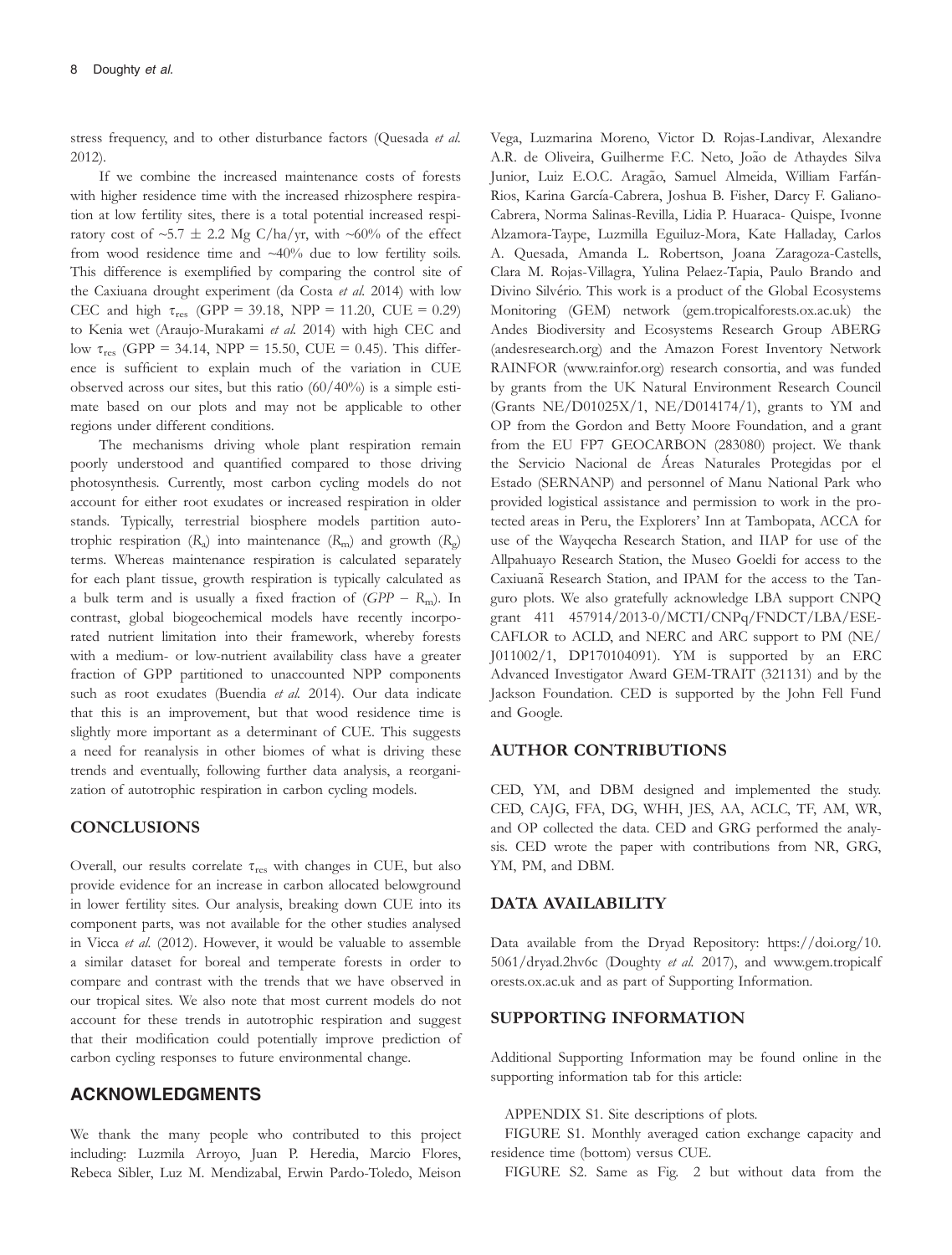Caxuiana drought experiment or the Tanguro burning experiment.

FIGURE S3. Same as Fig. 2 but excluding  $R_{\text{rhizo}}$  from the CUE calculation.

FIGURE S4. Same as Fig. 2 but without data from the Caxuiana drought experiment or the Tanguro burning experiment.

FIGURE S5. Same as Fig. 3 but without data from the Caxuiana drought experiment or the Tanguro burning experiment.

TABLE S1. Table of main plot characteristics for the lowland sites.

TABLE S2. Table of main plot characteristics for the highland sites.

TABLE S3. Methods for intensive studying of carbon dynamics.

TABLE S4. Data analysis techniques for intensive studying of carbon dynamics.

### LITERATURE CITED

- DEL AGUILA-PASQUEL, J., C. E. DOUGHTY, D. B. METCALFE, J. E. SILVA-ESPEJO, C. A. J. GIRARDIN, J. A. C. GUTIERREZ, G. E. NAVARRO-AGUILAR, C. A. QUESADA, C. G. HIDALGO, J. M. R. HUAYMACARI, et al. 2014. The seasonal cycle of productivity, metabolism and carbon dynamics in a wet aseasonal forest in north-west Amazonia (Iquitos, Peru). Plant Ecol. Divers 7: 71–83.
- AMTHOR, J. S. 2000. The McCree-de Wit-Penning de Vries-Thornley respiration paradigms: 30 years later. Ann. Bot. 86: 1–20.
- AOKI, M., K. FUJII, AND K. KITAYAMA. 2012. Environmental control of root exudation of low-molecular weight organic acids in tropical rainforests. Ecosystems 15: 1194–1203.
- ARAUJO-MURAKAMI, A., C. E. DOUGHTYB, D. B. METCALFEC, L. SILVA-ESPEJOD, J. P. HEREDIAA, M. FLORESA, R. SIBLERA, L. M. MENDIZABALA, E. PARDO-TOLEDOA, M. VEGAA, L. MORENOA, V. D. ROJAS-LANDIVARA, K. HALLADAYB, C. A. J. GIRARDINB, T. J. KILLEENE, AND Y. MALHIB. 2014. The productivity, allocation and cycling of carbon in forests at the dry margin of the Amazon forest in Bolivia. Plant Ecol. Divers 7: 55–69.
- BALDOCCHI, D. D. 2003. Assessing the eddy covariance technique for evaluating carbon dioxide exchange rates of ecosystems: past, present and future. Glob. Change Biol. 9: 479–492.
- BIDARTONDO, M. I., H. EK, H. WALLANDER, AND B. SODERSTROM. 2001. Do nutrient additions alter carbon sink strength of ectomycorrhizal fungi? New Phytol. 151: 543–550.
- BUENDIA, C., S. ARENS, T. HICKLER, S. I. HIGGINS, P. PORADA, AND A. KLEI-DON. 2014. On the potential vegetation feedbacks that enhance phosphorus availability - insights from a process-based model linking geological and ecological timescales. Biogeosciences 11: 3661–3683.
- CAMPIOLI, M., S. VICCA, S. LUYSSAERT, J. BILCKE, E. CESCHIA, F. S. CHAPIN III, P. CIAIS, M. FERNÁNDEZ-MARTÍNEZ, Y. MALHI, M. OBERSTEINER, D. OLEFELDT, D. PAPALE, S. L. PIAO, J. PEÑUELAS, P. F. SULLIVAN, X. WANG, T. ZENONE, AND I. A. JANSSENS. 2015. Biomass production efficiency controlled by management in temperate and boreal ecosystems. Nat. Geosci. 8: 843–846.
- CHAMBERS, J. Q., E. S. TRIBUZY, L. C. TOLEDO, B. F. CRISPIM, N. HIGUCHI, J. dos SANTOS, A. C. ARAUJO, B. KRUIJT, A. D. NOBRE, AND S. E. TRUM-BORE. 2004. Respiration from a tropical forest ecosystem: Partitioning of sources and low carbon use efficiency. Ecol. Appl. 14: S72–S88.
- CLARK, D. A., S. BROWN, D. W. KICKLIGHTER, J. Q. CHAMBERS, J. R. THOMLIN-SON, AND J. NI. 2001. Measuring net primary production in forests: concepts and field methods. Ecol. Appl. 11: 356–370.
- CLARK, D. A., D. B. CLARK, AND S. F. OBERBAUER. 2013. Field-quantified responses of tropical rainforest aboveground productivity to increasing CO2 and climatic stress, 1997–2009 Journal of Geophysical Research. Biogeosciences 118: 783–794.
- COLEY, P. D., J. P. BRYANT, AND F. S. CHAPIN. 1985. Resource availability and plant antiherbivore defense. Science 230: 895–899.
- da COSTA, A. C. L., D. B. METCALFE, C. E. DOUGHTY, DE OLIVEIRA A. A. R., G. F. C. NETO, M. C. DA COSTA, J. DA ATHAYDES SILVA JUNIOR, L. E. O. C. ARAGÃO, S. ALMEIDA, D. R. GALBRAITH, L. M. ROWLAND, P. MEIR, AND Y. MALHI. 2014. Ecosystem respiration and net primary productivity after 8-10 years of experimental through-fall reduction in an eastern Amazon forest. Plant Ecol. Divers 7: 7–24.
- COURTY, P. E., M. BUEE, A. G. DIEDHIOU, P. FREY-KLETT, F. Le TACON, F. RINEAU, M. P. TURPAULT, S. UROZ, AND J. GARBAYE. 2010. The role of ectomycorrhizal communities in forest ecosystem processes: new perspectives and emerging concepts. Soil Biol. Biochem. 42: 679–698.
- DELUCIA, E. H., J. E. DRAKE, R. B. THOMAS, AND M. GONZALEZ-MELER. 2007. Forest carbon use efficiency: is respiration a constant fraction of gross primary production? Glob. Change Biol. 13: 1157–1167.
- DEWAR, R. C., B. E. MEDLYN, AND R. E. MCMURTRIE. 1998. A mechanistic analysis of light and carbon use efficiencies. Plant, Cell Environ. 21: 573–588.
- DIETZE, M. C., A. SALA, M. S. CARBONE, C. I. CZIMCZIK, J. A. MANTOOTH, A. D. RICHARDSON, AND R. VARGAS. 2014. Nonstructural carbon in woody plants. Annu. Rev. Plant Biol. 65: 667–687.
- DORMANN, C. F., J. ELITH, S. BACHER, C. BUCHMANN, G. CARL, G. CARRE, J. R. GARCIA-MARQUEZ, B. GRUBER, B. LAFOURCADE, P. J. LEITAO, T. MUNKE-MULLER, C. MCCLEAN, P. E. OSBORNE, B. REINEKING, B. SCHRODER, A. K. SKIDMORE, D. ZURRELL, AND S. LAUTENBACH. 2013. Collinearity: a review of methods to deal with it and a simulation study evaluating their performance. Ecography 36: 27–46.
- DOUGHTY, C. E., G. R. GOLDSMITH, N. RAAB, C. A. J. GIRARDIN, F. F. AMEZ-QUITA, W. HUARACA-HUASCO, A. SILVA-ESPEJO, A. C. L. ARAUJO-MURA-KAMI, W. ROCHA, D. GALBRAITH, P. MEIR, D. B. METCALFE, AND Y. MALHI. 2017. Data from: What controls variation in carbon use efficiency among Amazonian tropical forests? Dryad Digital Repository. <https://doi.org/10.5061/dryad.2hv6c>
- DOUGHTY, C. E., AND M. L. GOULDEN. 2008. Are tropical forests near a high temperature threshold. J. Geophys. Res., 113: [https://doi.org/10.](https://doi.org/10.1029/2007JG000632) [1029/2007JG000632.](https://doi.org/10.1029/2007JG000632)
- DOUGHTY, C. E., Y. MALHI, A. ARAUJO-MURAKAMI, D. B. METCALFE, J. E. SILVA-ESPEJO, L. ARROYO, J. P. HEREDIA, E. PARDO-TOLEDO, L. M. MENDIZABAL, V. D. ROJAS-LANDIVAR, M. VEGA-MARTINEZ, M. FLORES-VALENCIA, R. SIBLER-RIVERO, L. MORENO-VARE, L. J. VISCARRA, T. CHU-VIRU-CASTRO, M. OSINAGA-BECERRA, AND R. LEDEZMA. 2014a. Allocation trade-offs dominate the response of tropical forest growth to seasonal and interannual drought. Ecology 95: 2192–2201.
- DOUGHTY, C. E., D. B. METCALFE, M. C. DA COSTA, DE A. A. R. OLIVEIRA, G. F. C. NETO, J. A. SILVA, L. E. O. C. ARAGÃO, S. S. ALMEIDA, C. A. QUESADA, C. A. J. GIRARDIN, K. HALLADAY, A. C. L. DA COSTA, AND Y. MALHI. 2014b. The production, allocation and cycling of carbon in a forest on fertile terra preta soil in eastern Amazonia compared with a forest on adjacent infertile soil. Plant Ecol. Divers 7: 41–53.
- DOUGHTY, C. E., D. B. METCALFE, C. A. GIRARDIN, F. F. AMÉZQUITA, D. G. CABRERA, W. HUARACA-HUASCO, J. E. SILVA-ESPEJO, A. ARAUJO-MURA-KAMI, M. C. DA COSTA, W. ROCHA, T. R. FELDPAUSCH, A. L. MENDOZA, A. C. DA COSTA, P. MEIR, O. L. PHILLIPS, AND Y. MALHI. 2015a. Drought impact on forest carbon dynamics and fluxes in Amazonia. Nature 519: 78–140.
- DOUGHTY, C. E., D. B. METCALFE, C. A. J. GIRARDIN, F. F. AMEZQUITA, L. DURAND, W. HUARACA-HUASCO, J. E. SILVA-ESPEJO, A. ARAUJO-MURA-KAMI, M. C. DA COSTA, A. C. L. DA COSTA, W. ROCHA, P. MEIR, D. GALBRAITH, AND Y. MALHI. 2015b. Source and sink carbon dynamics and carbon allocation in the Amazon basin. Global Biochem. Cycles 29: 645–655.
- DRAKE, J. E., A. GALLET-BUDYNEK, K. S. HOFMOCKEL, E. S. BERNHARDT, S. A. BILLINGS, R. B. JACKSON, K. S. JOHNSEN, J. LICHTER, H. R. MCCARTHY, M. L. MCCORMACK, D. J. MOORE, R. OREN, S. PALMROTH, R. P. PHIL-LIPS, J. S. PIPPEN, S. G. PRITCHARD, K. K. TRESEDER, W. H. SCH-LESINGER, E. H. DELUCIA, AND A. C. FINZI. 2011. Increases in the flux of carbon belowground stimulate nitrogen uptake and sustain the